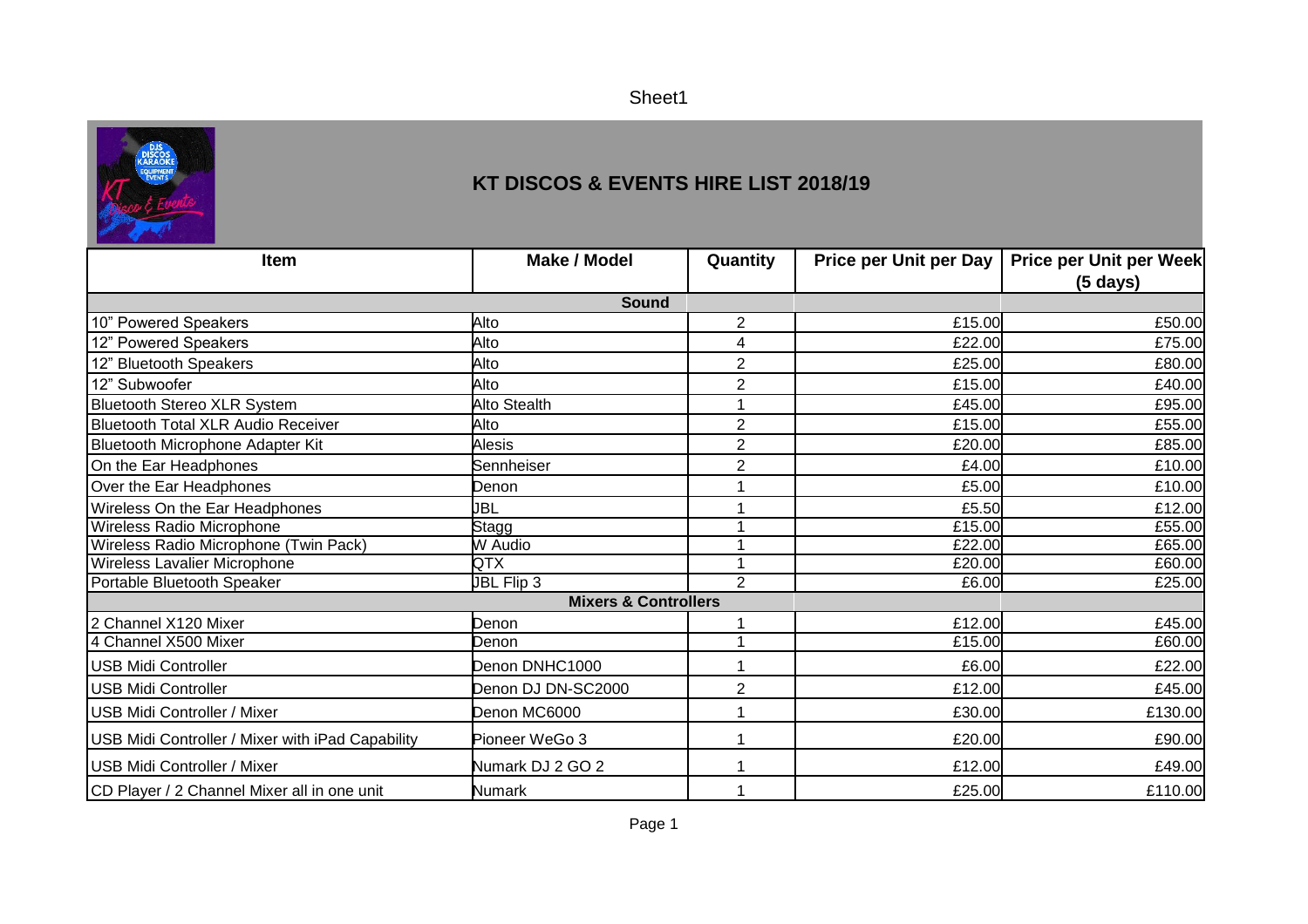| Sheet1 |
|--------|
|--------|

| Microphone / Audio Effects unit                   | Soundlab SPFX 256        | 1               | £18.00 | £54.00  |  |
|---------------------------------------------------|--------------------------|-----------------|--------|---------|--|
| Lighting                                          |                          |                 |        |         |  |
| Gigbar Lightbar                                   | Chauvet                  | $\overline{2}$  | £30.00 | £95.00  |  |
| Quad LED Lightbar                                 | Kam                      | 1               | £25.00 | £80.00  |  |
| RGB Uplighters (with remote controls)             | $\overline{U}$ King      | $\overline{12}$ | £4.50  | £20.00  |  |
| <b>UV Uplighters / Par Cans</b>                   | U King                   | $\overline{2}$  | £4.50  | £15.00  |  |
| <b>UV Strip Lights (Short)</b>                    | U King                   | $\overline{2}$  | £5.00  | £16.00  |  |
| UV Strip Lights (Long)                            | QTX                      | 1               | £12.00 | £25.00  |  |
| Mini Tri Ball 2 RGB LED Mirrorball                | <b>American DJ</b>       | $\overline{2}$  | £7.50  | E25.00  |  |
| <b>LED Moving Heads</b>                           |                          | 4               | £9.00  | £28.00  |  |
| 3m Starcloth with White LEDs                      | <b>EDJ</b>               | $\overline{ }$  | £22.00 | £65.00  |  |
| 3m Starcloth with Coloured LEDs                   | <b>Skytec</b>            | 1               | £22.00 | £65.00  |  |
| 4ft Booth Starcloth with White LEDs               | <b>EDJ</b>               | 1               | £12.00 | £40.00  |  |
|                                                   | <b>Stands and Booths</b> |                 |        |         |  |
| Goalpost Gantry System (4ft)                      | Soundlab                 |                 | £18.00 | £45.00  |  |
| Goalpost Gantry System (3m)                       | Soundlab                 | 1               | £32.00 | £55.00  |  |
| Foldable DJ Booth (with white and black scrims)   | Gorilla                  |                 | £35.00 | £65.00  |  |
| All in one DJ Booth (with white and black scrims) | Voynx                    |                 | £45.00 | £85.00  |  |
| DJ Stand / Desk (2ft)                             | <b>Ultimax</b>           |                 | £12.00 | £48.00  |  |
| DJ Stand / Desk (4ft)                             | <b>Jltimax</b>           | 1               | £20.00 | £55.00  |  |
| <b>Speaker Stands</b>                             | Various                  | 4               | £3.50  | £7.00   |  |
| Overhead Lighting Rig (3m)                        | Ultimax                  | 1               | £12.00 | £22.00  |  |
| T Bar Lighting Gantry                             | Stagg                    | $\overline{4}$  | £5.50  | £25.00  |  |
| Speaker Overhead Light Bracket                    | <b>Stagg</b>             | $\overline{3}$  | £6.50  | £28.00  |  |
| <b>Event Shelter Pro Fast Pitch</b>               | Coleman                  |                 | £65.00 | £140.00 |  |
| Pop up Gazebo                                     | <b>Hybrid</b>            |                 | £50.00 | £120.00 |  |
| <b>Audio / Visual Equipment</b>                   |                          |                 |        |         |  |
| CD Player / 2 Channel Mixer all in one unit       | <b>Numark</b>            |                 | £25.00 | £110.00 |  |
| iMac 20"                                          | Apple                    | 1               | £40.00 | £150.00 |  |
| <b>AV Wireless Video Link</b>                     | Various                  |                 | £8.00  | £30.00  |  |
| AV Multi Video Input / Output Adaptor             | Various                  |                 | £5.00  | £20.00  |  |
| <b>AV HDMI Wireless Video Link</b>                | Pakite                   |                 | £12.00 | £35.00  |  |
| 16" LCD Television                                | Alba                     | $\overline{2}$  | £8.50  | £21.00  |  |
| <b>Short Throw Projector</b>                      | Hitachi                  | 1               | £35.00 | £120.00 |  |
| Projector Screen (16:9)                           | Lavolta                  | 1               | £10.00 | £25.00  |  |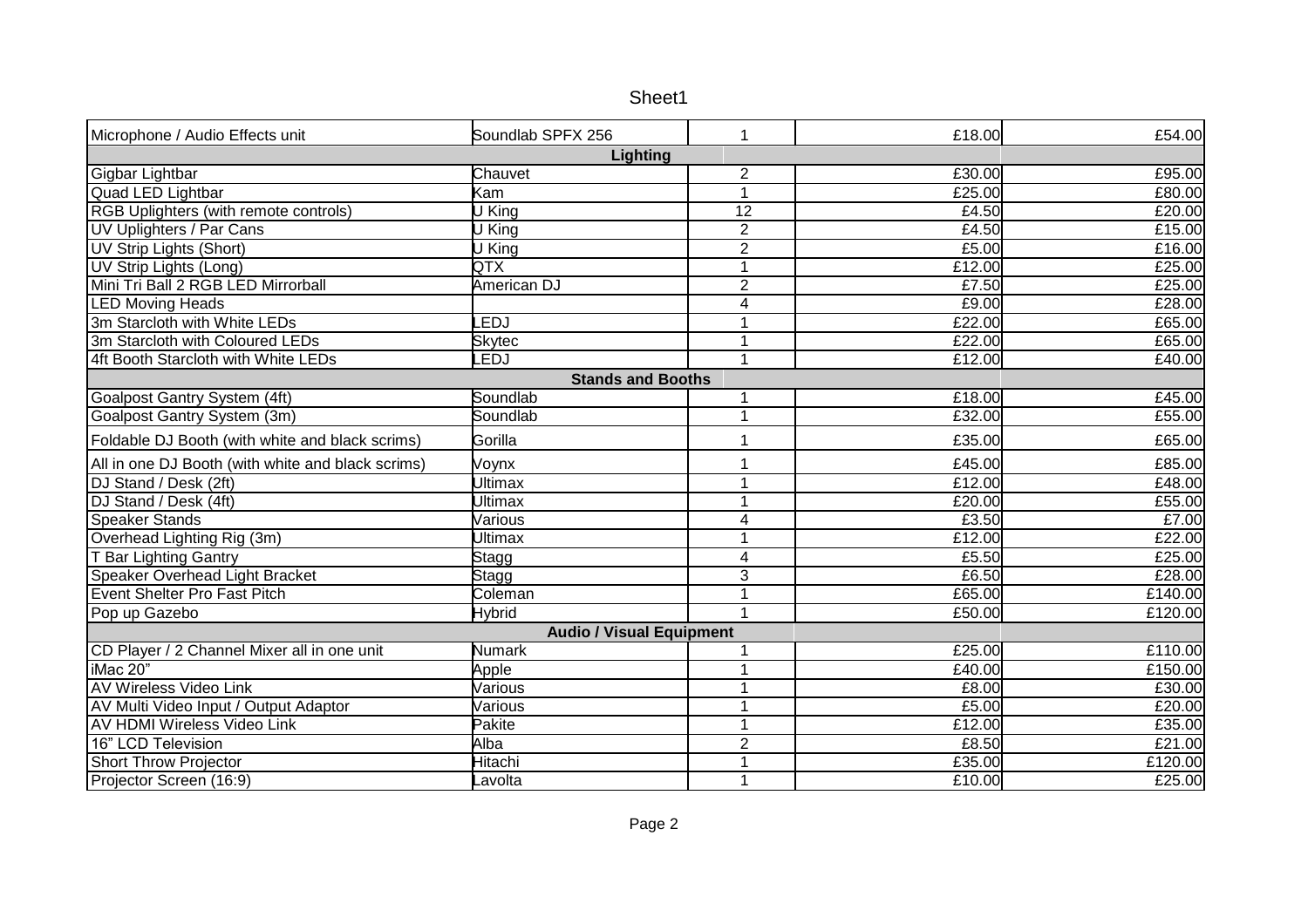| Sheet1 |
|--------|
|--------|

|                                   | 1                                                                                                                                                                                                                                                                  | £8.00                                                                                                                                                                                                                                                                                                                                      | £19.00                                                                                            |
|-----------------------------------|--------------------------------------------------------------------------------------------------------------------------------------------------------------------------------------------------------------------------------------------------------------------|--------------------------------------------------------------------------------------------------------------------------------------------------------------------------------------------------------------------------------------------------------------------------------------------------------------------------------------------|---------------------------------------------------------------------------------------------------|
| Various                           | 1                                                                                                                                                                                                                                                                  | £5.00                                                                                                                                                                                                                                                                                                                                      | £12.00                                                                                            |
| Various                           | 4                                                                                                                                                                                                                                                                  |                                                                                                                                                                                                                                                                                                                                            | £4.50                                                                                             |
|                                   | 8                                                                                                                                                                                                                                                                  | £2.00                                                                                                                                                                                                                                                                                                                                      | £3.50                                                                                             |
|                                   | 1                                                                                                                                                                                                                                                                  | £4.50                                                                                                                                                                                                                                                                                                                                      | £12.50                                                                                            |
| <b>Effects</b>                    |                                                                                                                                                                                                                                                                    |                                                                                                                                                                                                                                                                                                                                            |                                                                                                   |
|                                   | 1                                                                                                                                                                                                                                                                  | £10.00                                                                                                                                                                                                                                                                                                                                     | £35.00                                                                                            |
|                                   | 1                                                                                                                                                                                                                                                                  | £14.00                                                                                                                                                                                                                                                                                                                                     | £40.00                                                                                            |
|                                   | 1                                                                                                                                                                                                                                                                  | £18.00                                                                                                                                                                                                                                                                                                                                     | E45.00                                                                                            |
|                                   | 1                                                                                                                                                                                                                                                                  | £30.00                                                                                                                                                                                                                                                                                                                                     | £90.00                                                                                            |
|                                   | 1                                                                                                                                                                                                                                                                  | £15.00                                                                                                                                                                                                                                                                                                                                     | £60.00                                                                                            |
|                                   | 1                                                                                                                                                                                                                                                                  | £22.00                                                                                                                                                                                                                                                                                                                                     | £70.00                                                                                            |
|                                   | $\overline{3}$                                                                                                                                                                                                                                                     |                                                                                                                                                                                                                                                                                                                                            | £12.00                                                                                            |
|                                   | 1                                                                                                                                                                                                                                                                  |                                                                                                                                                                                                                                                                                                                                            | £45.00                                                                                            |
|                                   | 1                                                                                                                                                                                                                                                                  | £15.00                                                                                                                                                                                                                                                                                                                                     | £35.00                                                                                            |
|                                   | 1                                                                                                                                                                                                                                                                  | £22.00                                                                                                                                                                                                                                                                                                                                     | £65.00                                                                                            |
|                                   | $\mathbf{1}$                                                                                                                                                                                                                                                       | £22.00                                                                                                                                                                                                                                                                                                                                     | £65.00                                                                                            |
| LEDJ                              | 1                                                                                                                                                                                                                                                                  | £12.00                                                                                                                                                                                                                                                                                                                                     | £40.00                                                                                            |
|                                   |                                                                                                                                                                                                                                                                    |                                                                                                                                                                                                                                                                                                                                            |                                                                                                   |
|                                   |                                                                                                                                                                                                                                                                    |                                                                                                                                                                                                                                                                                                                                            | Price per Unit per Week                                                                           |
|                                   |                                                                                                                                                                                                                                                                    |                                                                                                                                                                                                                                                                                                                                            | $(5 \text{ days})$                                                                                |
|                                   |                                                                                                                                                                                                                                                                    |                                                                                                                                                                                                                                                                                                                                            |                                                                                                   |
|                                   |                                                                                                                                                                                                                                                                    |                                                                                                                                                                                                                                                                                                                                            | £200.00                                                                                           |
|                                   |                                                                                                                                                                                                                                                                    |                                                                                                                                                                                                                                                                                                                                            |                                                                                                   |
|                                   |                                                                                                                                                                                                                                                                    |                                                                                                                                                                                                                                                                                                                                            | £185.00                                                                                           |
|                                   |                                                                                                                                                                                                                                                                    |                                                                                                                                                                                                                                                                                                                                            |                                                                                                   |
|                                   |                                                                                                                                                                                                                                                                    |                                                                                                                                                                                                                                                                                                                                            | £165.00                                                                                           |
|                                   |                                                                                                                                                                                                                                                                    |                                                                                                                                                                                                                                                                                                                                            |                                                                                                   |
|                                   |                                                                                                                                                                                                                                                                    |                                                                                                                                                                                                                                                                                                                                            | Not Available                                                                                     |
|                                   |                                                                                                                                                                                                                                                                    |                                                                                                                                                                                                                                                                                                                                            |                                                                                                   |
|                                   |                                                                                                                                                                                                                                                                    |                                                                                                                                                                                                                                                                                                                                            |                                                                                                   |
| 3m x 2m Starcloth with White LEDs |                                                                                                                                                                                                                                                                    | £85.00                                                                                                                                                                                                                                                                                                                                     | £325.00                                                                                           |
|                                   | Masterplug<br>Various<br>Nintendo<br>Crenova<br>Beamz<br>Rockjam<br><b>American DJ</b><br><b>Chauvet Bubble King</b><br>American DJ<br><b>Various</b><br>Casa CTL-DCM<br>Equinox Wildzap<br>LEDJ<br>Skytec<br><b>Items</b><br>2, Projector<br>Nintendo Wii + Games | <b>Multi Packages</b><br>Projector Screen, Blue-ray Player, Speakers x<br>Projector Screen, Projector, Speaker<br>Speakers x 2, Handheld Wireless<br>Microphones x 2, Speaker Stands<br>Projector Screen, Speaker, Projector,<br>inviting glow within your room with indirect light, perfect Uplighters, UV Strip Lights, LED Mirrorballs, | £2.00<br>£4.00<br>£12.00<br><b>Price per Unit per Day</b><br>£75.00<br>£70.00<br>£65.00<br>£49.00 |